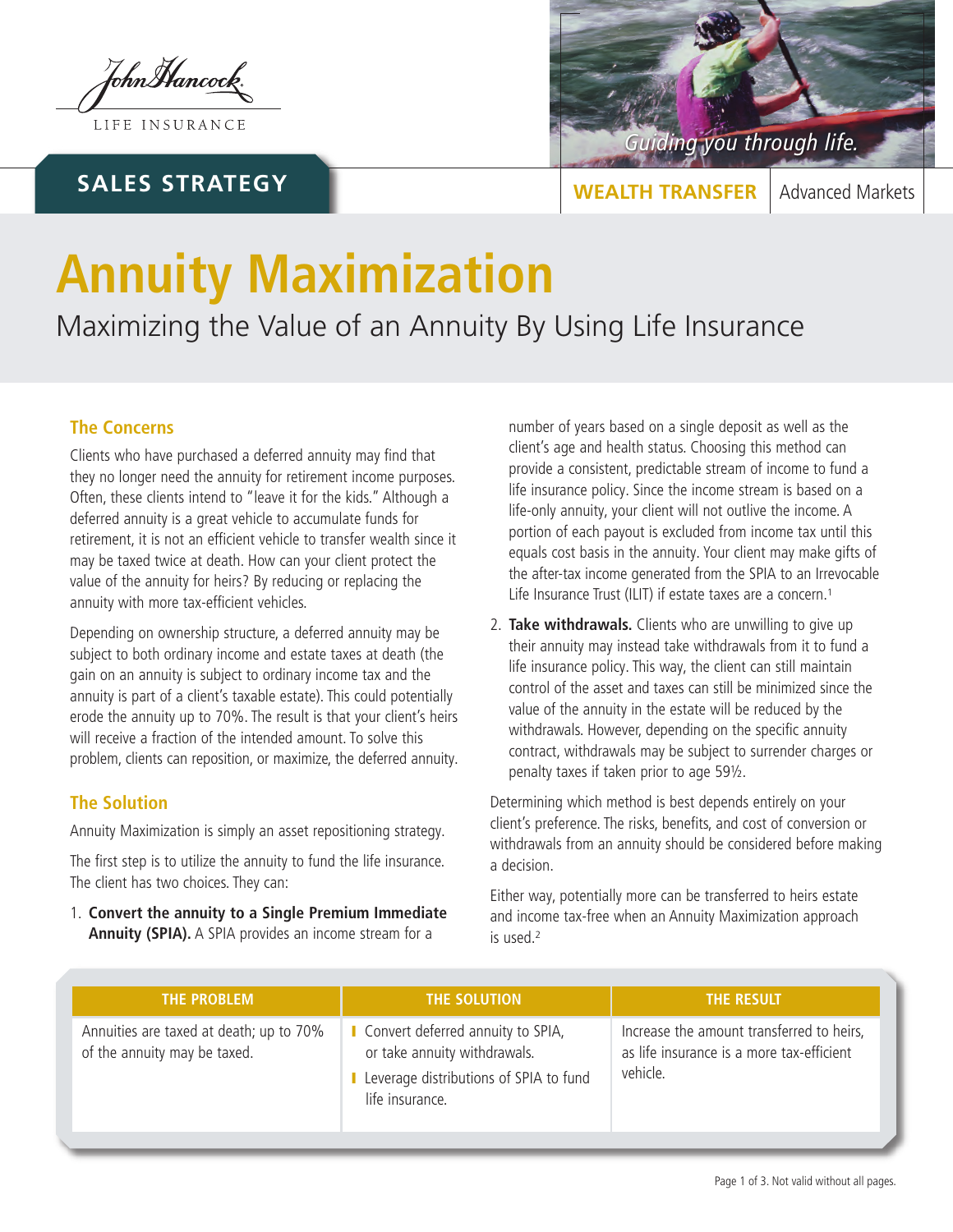#### **Considerations (if estate taxes are a concern)**

Your client may make gifts of the after-tax income generated from the annuity to an Irrevocable Life Insurance Trust (ILIT). The ILIT then has the funds to purchase a life insurance policy on your client's life for an amount that replaces (or exceeds) the value of the deferred annuity to benefit heirs.

**Annual Exclusion Gifts.** An annual exclusion gift is the amount of annual gifts that each individual can make to an unlimited number of people without federal gift tax. In 2013, the amount is \$14,000 per individual per year, indexed annually for inflation and subject to specific qualifying rules. Making annual exclusion gifts of the SPIA income, or the distributions from the deferred annuity, can be a tax-efficient way to leverage and transfer wealth.

**Lifetime Exemption Gifts.** In addition to the annual exclusion gifts, each individual has a lifetime exemption amount (also referred to as applicable gift tax exclusion) to use during lifetime before gift taxes apply (\$5.25M in 2013).

#### **CASE STUDY:** SAM AND MAGGIE MALONE

#### **CLIENTS: Sam and Maggie Malone**

- **STATUS:** Ages 65 and 62, Preferred Non Smokers, 30% Tax Bracket. They own a deferred annuity of \$750,000 growing at 5% annually (cost basis of \$400,000). The Malones take annual withdrawals of \$21,600 after taxes.
- **PRODUCT:** They purchase a Current Assumption Survivorship Universal Life policy, which buys approximately \$2.2M of death benefit using a \$21,600 premium.

| <b>COMPARISON OF VALUES IN YEAR 30</b>  |           |                         |                          |  |  |
|-----------------------------------------|-----------|-------------------------|--------------------------|--|--|
|                                         |           | <b>CURRENT STRATEGY</b> | <b>PROPOSED STRATEGY</b> |  |  |
| <b>Annuity Today</b>                    |           | \$750,000               | \$750,000                |  |  |
| <b>Annuity Cost Basis</b>               |           | \$400,000               | \$400,000                |  |  |
| Total Premiums Paid by Year 30          |           |                         | \$648,000                |  |  |
| Annuity in Year 30                      |           | \$3,241,457             | \$1,088,848              |  |  |
| Income in Respect of a Decedent Taxes   | –         | \$852,437               | \$206,654                |  |  |
| Death Benefit in Year 30                | $\ddot{}$ |                         | \$2,200,000              |  |  |
| Net to Heirs in Year 30                 | $=$       | \$2,389,020             | \$3,082,194              |  |  |
| <b>Potential Gain Due from Planning</b> |           |                         | \$693,174                |  |  |

The figures used in this case study are hypothetical, for discussion purposes only, are not guaranteed and may not be used to project or predict results. Actual results may be more or less favorable. Specific product and policy elements would be found in a policy illustration provided by an insurer. With any decision regarding the purchase of life insurance, a client would need to determine which type of life insurance product is most suitable for their specific needs.

#### **SUMMARY**

Using JH Solutions, show your client how repositioning a deferred annuity to fund life insurance is a great way to maximize the amount passed on to heirs. Since an annuity may be subject to both income and estate taxes at death, replacing it with a Single Premium Immediate Annuity or reducing it through withdrawals can help your client create a larger legacy for future generations.